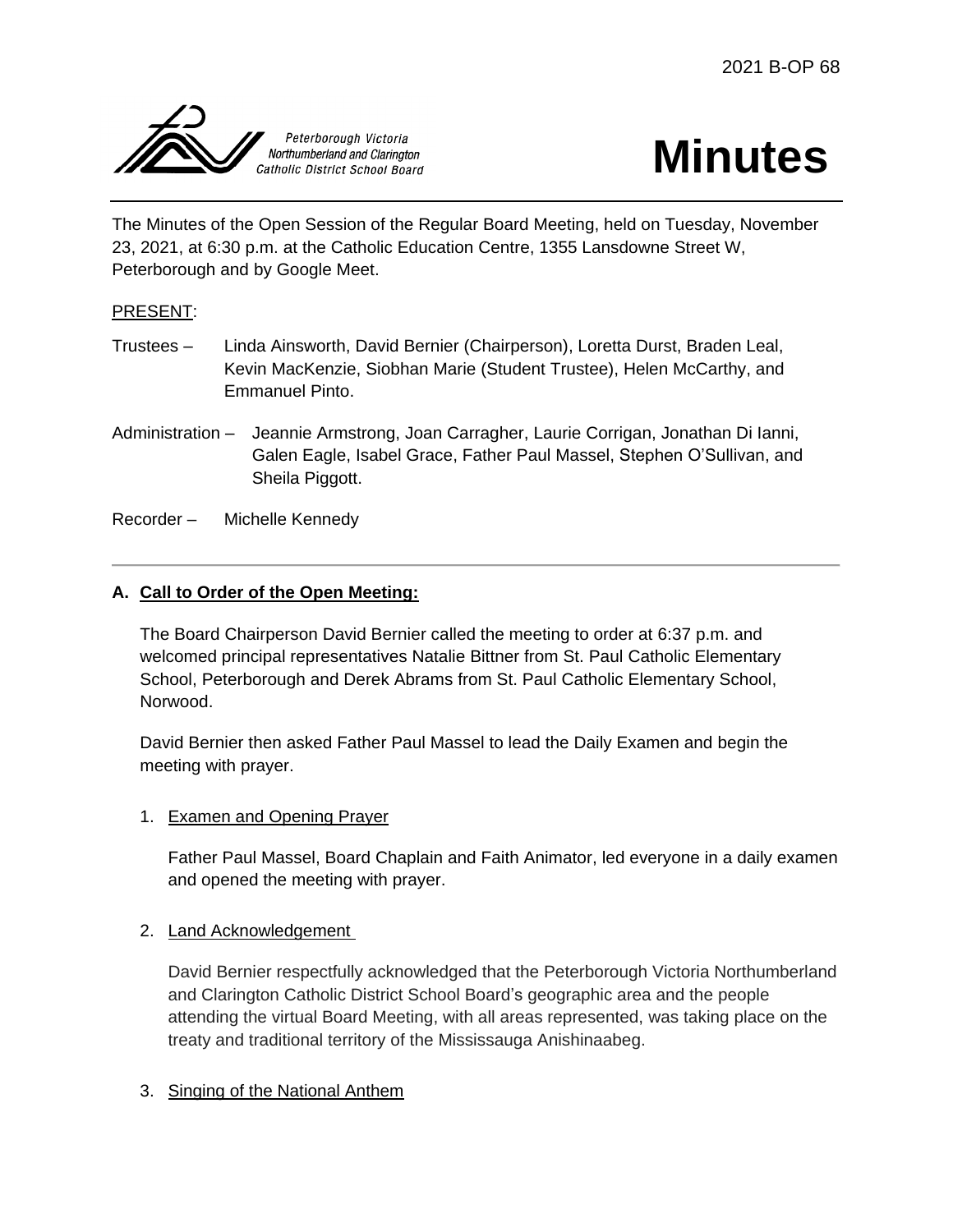The national anthem was sung, led by Trustee Linda Ainsworth.

4. Approval of the Agenda

**MOTION:** Moved by Helen McCarthy, seconded by Braden Leal that the Agenda be approved with the addition of item E.3 c) December 6, 2021, Committee-of-the-Whole meeting.

Carried.

### 5. Declarations of Conflicts of Interest

There were no of conflicts of interest declared.

- 6. Approval of the Minutes of the October 26, 2021 Regular Board Meeting.
	- **MOTION:** Moved by Emmanuel Pinto, seconded by Braden Leal

that the minutes of the October 26, 2021 Regular Meeting be approved.

Carried.

7. Business Arising Out of the Minutes.

There was no business arising from the minutes.

8. Declaration of Office and Oath of Allegiance of the newly appointed Trustee for the City of Kawartha Lakes, Loretta Durst.

Chairperson David Bernier requested that Loretta Durst make her declaration as a member of the Peterborough Victoria Northumberland and Clarington Catholic District School Board and give her Oath of Allegiance to Her Majesty, Queen Elizabeth II.

Following the signing of the oath documents, Father Paul Massel said a blessing to commission Loretta Durst to her work as a PVNCCDSB trustee and a board crucifix pin was presented to her by Joan Carragher, Director of Education.

#### **B. Reports from the Office of the Director and Student Trustees:**

1. Report from the Director of Education.

Joan Carragher gave the Director's Report, which included the following points: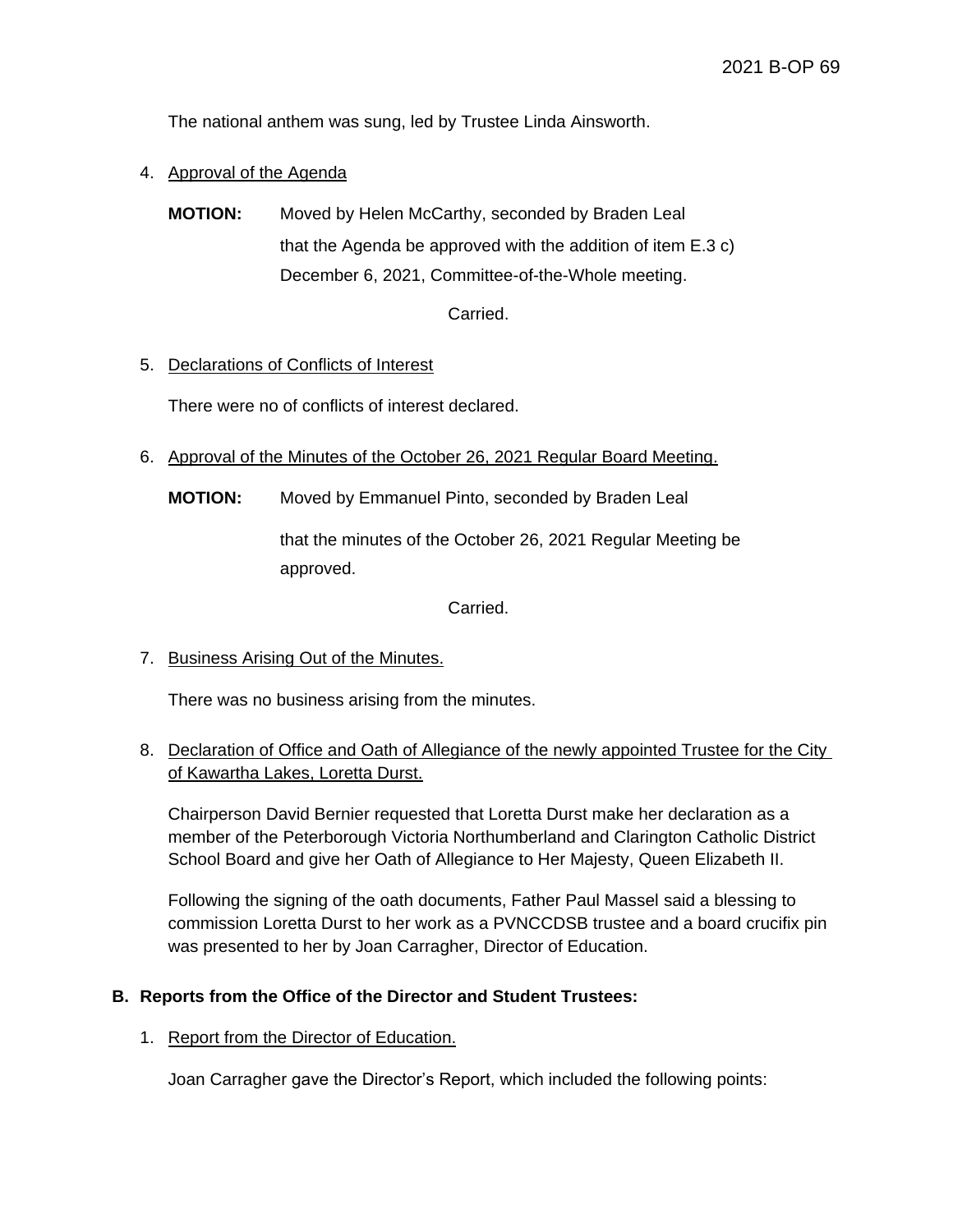- We keep in our prayers a family with children from the St. Peter Catholic Secondary School and St. Teresa Catholic Elementary School. The family was in a car accident in which the father passed away and the children suffered injuries and continue to require medical care.
- November is a month of remembrance and we keep in our prayers those who have suffered loss in the last year. The annual board mass of remembrance was held at St. Peter in Chains Cathedral. Thanks to the team of organizers to and to trustee Linda Ainsworth for her representation of the Board of Trustees.
- Trustee Loretta Durst was welcomed and Joan Carragher took the opportunity to introduce the supervisory officers, and explained their various portfolios.
- Vaccination clinics are planned at some board locations in the near future. the Board will not be arranging any vaccinations for PVNCCDSB students. Parents wishing to have their children vaccinated are now able to make arrangements and book appointments on their own.
- Rapid antigen kits will be sent home with all students during the week of December 13-17. The kits contain five tests for every child in grades K-12 and participation is not required for students to return to school in January.
- Confirmation of screening assessments for students will once again be required following the Christmas break. For 10 days following the break, families will be asked to complete the self-screening before coming to school each day.
- In February, 2022, our board will return to a regular semester schedule in secondary schools.
- Currently there are 12 active COVID-19 cases in our schools. Thanks were given to Jonathan Di Ianni, Superintendent and Board COVID lead and Galen Eagle, Communications Manager for their management of the cases.
- Thank you to Superintendent Sheila Piggott for her involvement and organization of Remembrance Services and the No Stone Left Alone initiative bringing a personal act of remembrance and participation in ceremonies at cemeteries across Canada.
- The board retirement dinner was held on November 12 at the Peterborough Curling Club. Trustees were thanked for their attendance at the event and the appreciation was expressed for the efforts of the event organizers.
- Acts of kindness were acknowledged throughout the system during the week of November 15-19 for the focus on Safe and Caring Schools week.
- Visits have been made and are planned to all of the First Nation communities within the board with Superintendent Jeannie Armstrong. Work continues to deepen our relationships with our First Nation partners and our path to reconciliation.
- The board has reached 75% of its United Way goal of \$65,000. The campaign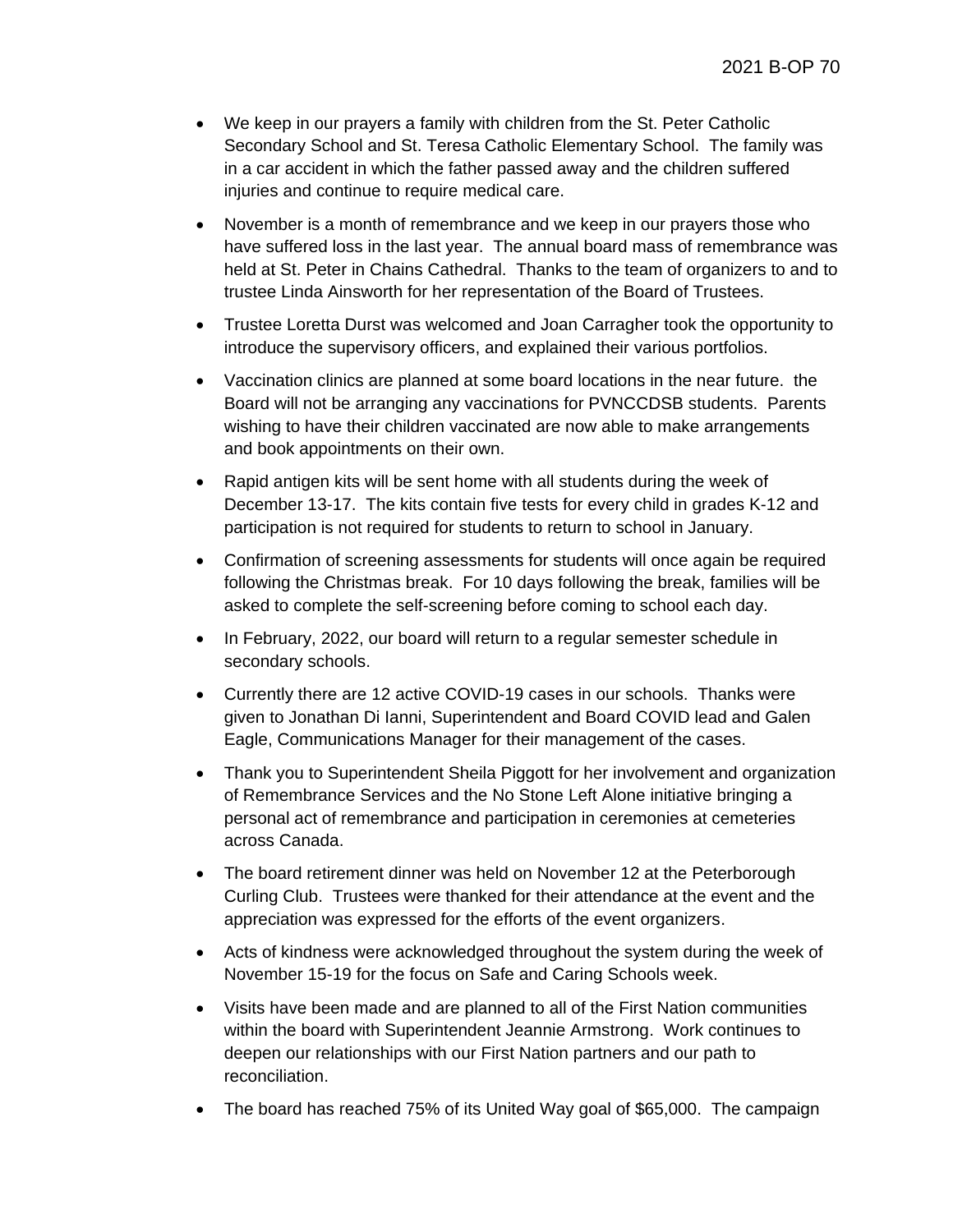continues to December 6.

- Destreaming of all Grade 9 courses has been announced by the Ministry and more information will be shared as we work toward a smooth transition for students and educators.
- A Professional Activity day is planned for November 26 that will focus on antiblack racism, anti-sex trafficking, and Catholic school improvement planning.
- Toonies for Tuition collection day is Thursday, November  $25<sup>th</sup>$  to support students in Canada who do not have publicly funded Catholic schools.
- We look forward to Advent and the season of waiting and preparation with many celebrations in our schools.
- All are invited to the Board Annual Meeting and Mass on Wednesday, December 1<sup>st</sup> at 4:00 p.m. at the Catholic Education Centre.

Following her report, Joan Carragher invited questions and comments from the trustees.

2. Report from the Student Trustee, Siobhan Marie.

Student Trustee Siobhan Marie gave the Student Trustee report which included the following highlights:

- Welcome to Loretta Durst, newly appointed trustee for the City of Kawartha Lakes.
- Welcomed Braden Leal, Vice-chairperson and trustee representative to his first Student Council Liaison Committee meeting today.
- Students participated in a Women in Trades event that provided information about opportunities available for post-secondary learning in the skilled trades.
- The new outdoor learning area built by Holy Cross Catholic Secondary students at the Catholic Education Centre was celebrated and blessed.
- Many sports achievements were celebrated at St. Peter Catholic Secondary school this month and the Student Administrative Council enjoyed a team retreat.
- Students from Holy Trinity Catholic Secondary Schools were given the opportunity to give blood at a donor clinic and obtain volunteer hours counting towards their graduation requirement.
- A knitting club was established at St. Stephen Catholic Secondary School to provide an opportunity to learn a new skill.
- Thanked everyone for their continued support of student leadership.

Siobhan Marie invited questions and comments at the conclusion of her report. Trustees thanked her for her leadership and commended her for her solo leadership work as student trustee.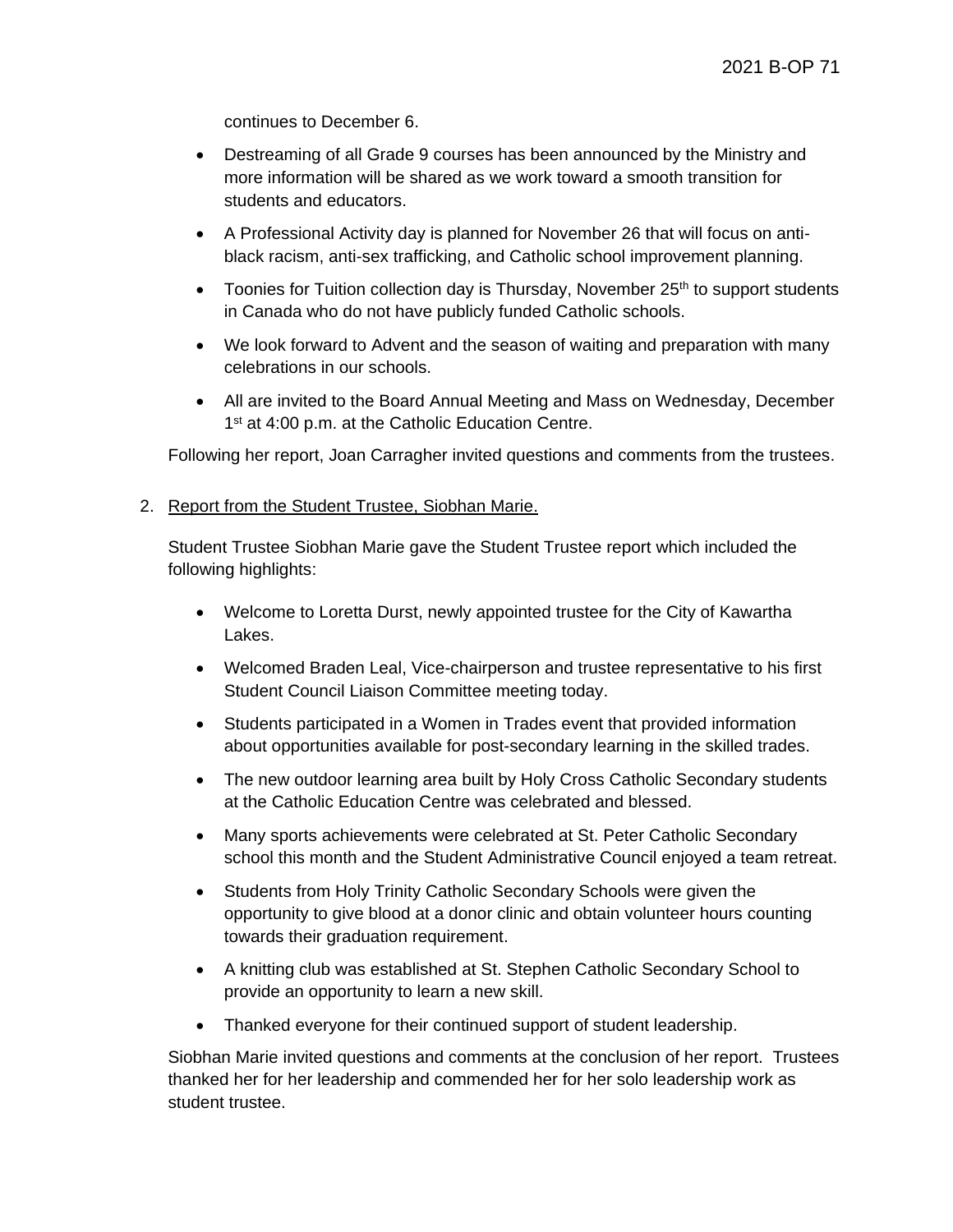### 3. Report from the Manager of Communications.

The Manager of Communications, Galen Eagle shared system highlights from all areas of the board which included the following highlights:

- PVNCCDSB Student participation in No Stone Left Alone ceremonies in preparation for Remembrance Day.
- The Board's United Way Campaign has reached 75% of its goal. This year's campaign has largely been a virtual campaign, but there have been more in person events happening in our schools.
- Safe and Caring Schools week, November 15-19 raised awareness about things all of us need to do to demonstrate care for each other.
- Loretta Durst was chosen as Trustee for the City of Kawartha Lakes on November 15 replacing long-serving trustee, Michelle Griepsma, who resigned in October of this year.
- The official opening of "The Gathering Place", the outdoor learning and meeting place at the Catholic Education Centre.
- Retirement ceremony held on November 12 to honour our 63 board employees who entered into retirement during the 2020-2021 year.

At the conclusion of his report, Galen Eagle invited questions and comments from the trustees.

## **C. Presentations:**

## 1. Board Action Plan, Indigenous Education.

Jeannie Armstrong, Superintendent of Learning introduced Michael Mooney, Learning Consultant who gave a PowerPoint presentation to the board which detailed the projects and learning taking place in PVNCCDSB schools with respect to the Board's Indigenous Education Action Plan.

The pillars of the plan, which are supporting students, supporting educators, engagement and awareness and using data to support student achievement encircle the goals of supporting Indigenous students and building system and educator capacity. Examples and evidence of work in the classrooms and with educators to show progress towards the goals were given.

At the conclusion of the presentation, the trustees asked questions of Michael Mooney.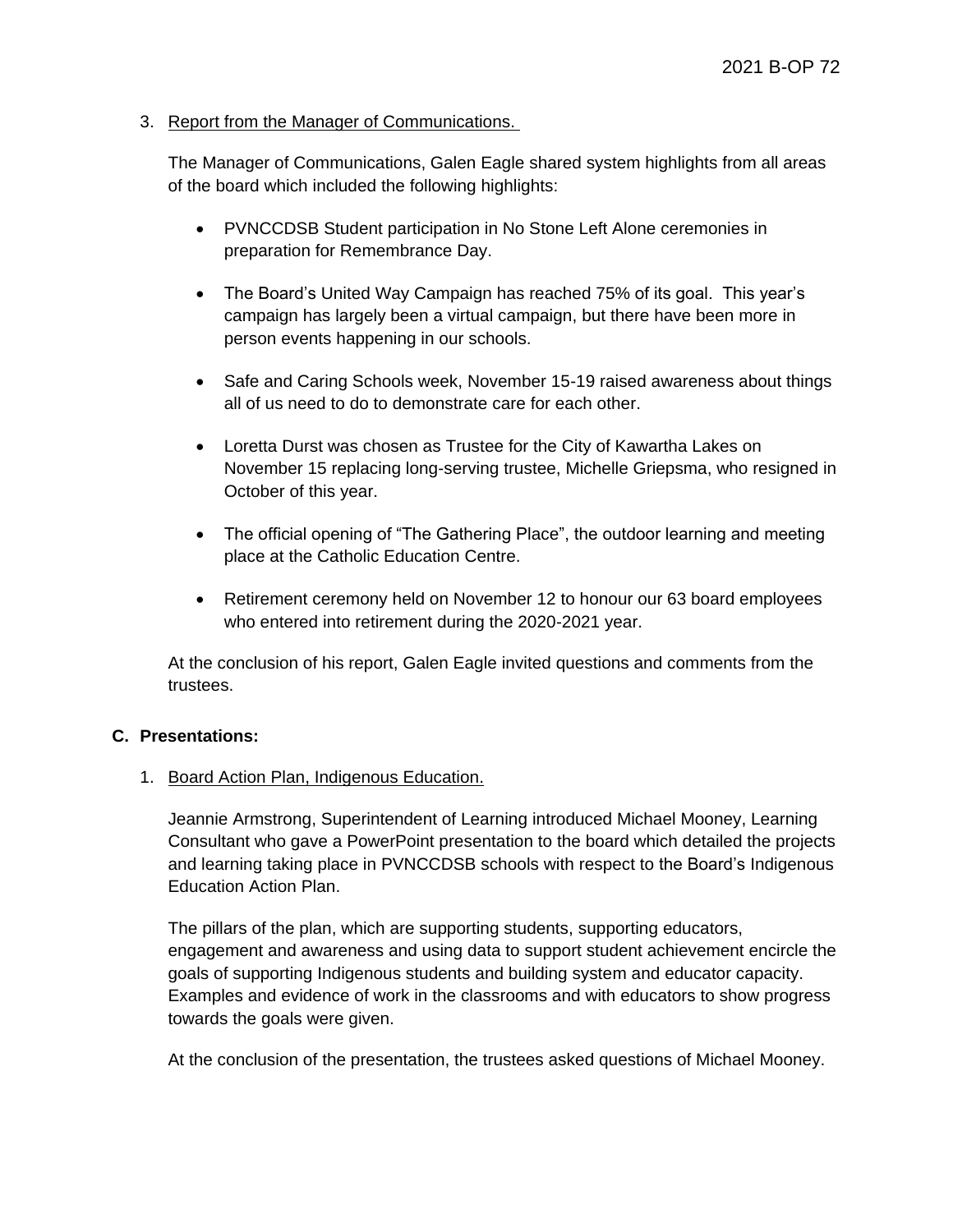2. De-streaming Grade Nine Courses.

Superintendents Jeannie Armstrong, Jonathan Di Ianni, and Sheila Piggott presented a preliminary plan to prepare for the Ministry of Education's mandate to destream Grade 9 courses for the fall of 2022. The Ministry goals for outcomes for destreaming courses were reviewed. It is anticipated that opportunities for all students will be improved by removing pathway restrictions.

The presenters explained the timelines of the implementation plan, which will includes extensive professional learning for secondary school teachers.

The trustees asked questions of the presenters at the conclusion of the presentation.

### **D. Programs and Services:**

1. Approval of the School Level Identification, Placement and Review Committees for 2021-2022.

**MOTION:** Moved by Linda Ainsworth, seconded by Emmanuel Pinto

that the board approve the Identification, Placement and Review committees as listed for the 2021-2022 school year.

Carried.

#### **E. Business, Finance and Governance:**

1. Ontario Catholic School Trustees' Association (OCSTA) Open Session Report.

David Bernier, Chairperson of the Board reminded the trustees that the presentation by Peter Lauwers has been moved to November 29, 2021. David Bernier also highlighted some of the memoranda that were sent out by the OCSTA office, including the Statistics Canada statistics release on religion, the Pope's planned pilgrimage to Canada, and the Canadian Conference of Catholic Bishop's reflections for advent.

## 2. STSCO Governance Committee Report.

David Bernier, Chairperson of the Board gave a verbal report from the open session of the STSCO Governance Committee meeting held on October 27, 2021. Of particular note was the volume of calls fielded during late August and early September with respect to the startup of the school year. In addition, there was a high volume of calls regarding routing and driver shortages.

3. Recommended Actions from the Committee-of-the-Whole, November 8, 2021.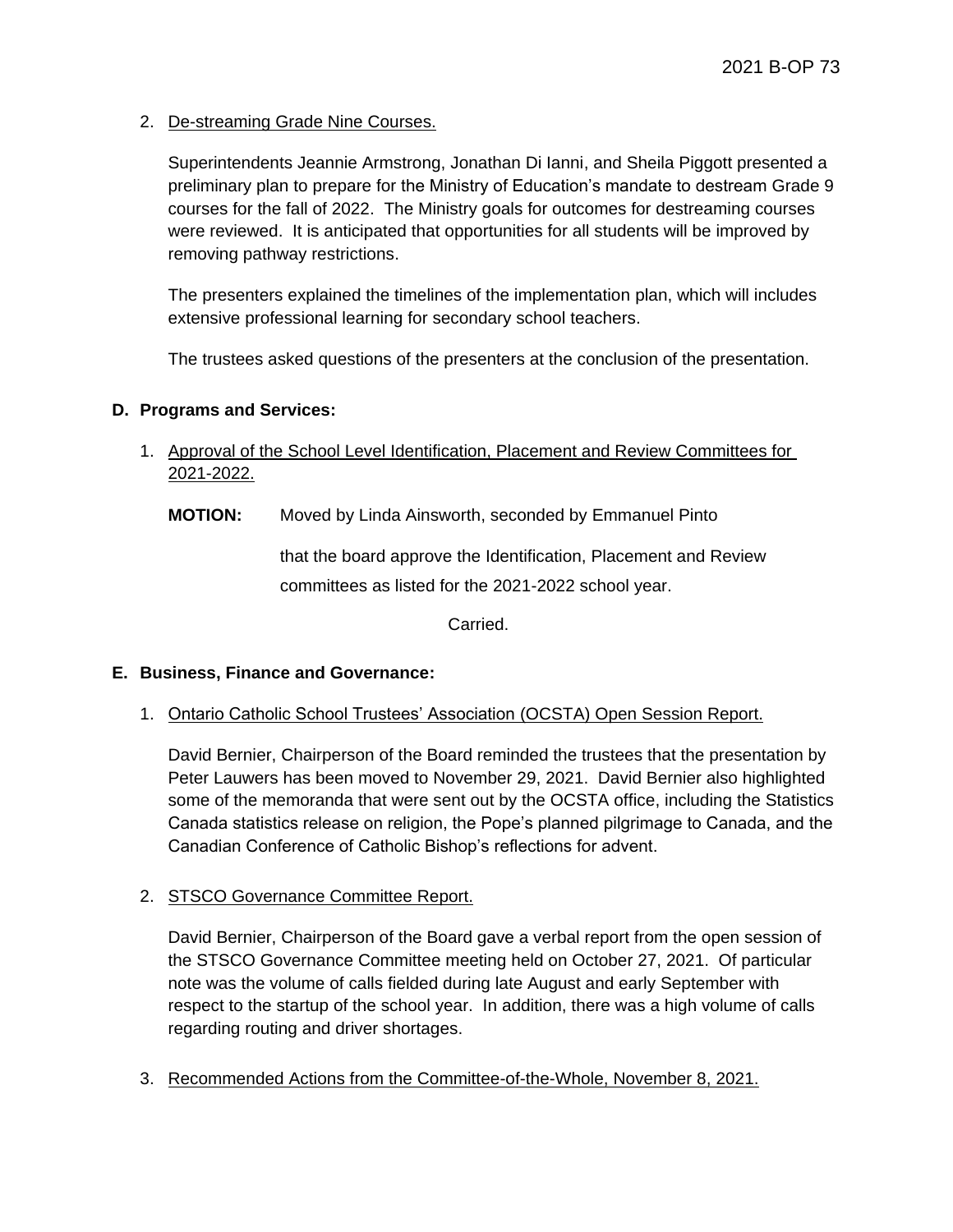a. **MOTION:** Moved by Linda Ainsworth, seconded by Kevin MacKenzie

that, in accordance with regulation 444/98, the board approve administration to respond to the Kawartha Pine Ridge School Board that the Peterborough Victoria Northumberland and Clarington Catholic District School Board is not interested in leasing King George Public School.

### Carried.

b. **MOTION:** Moved by Linda Ainsworth, seconded by Braden Leal

that the board receive the Financial Variances and Transfers of Accumulated Surplus report for the 2020-2021 fiscal year; and that the board approve the noted Transfers of Accumulated Surplus noted in the report.

Carried.

c. **MOTION:** Moved by Linda Ainsworth, seconded by Emmanuel Pinto

that the Committee-of-the-Whole meeting scheduled for December 6, 2021, be cancelled.

Carried.

- 4. Recommended Action from the Audit Committee, November 11, 2021: 2020-2021 Audited Financial Statements
	- **MOTION:** Moved by Braden Leal, seconded by Linda Ainsworth

that the 2020-2021 audited financial statements be adopted as presented.

Carried.

- 5. Trustee Professional Development, Ontario Catholic School Trustees' Association (OCSTA) Catholic Trustees Seminar, January 14-15, 2022.
	- **MOTION:** Moved by Loretta Durst, seconded by Helen McCarthy

that trustees wishing to do so, be authorized to attend the Ontario Catholic School Trustees' Association (OCSTA) Catholic Trustees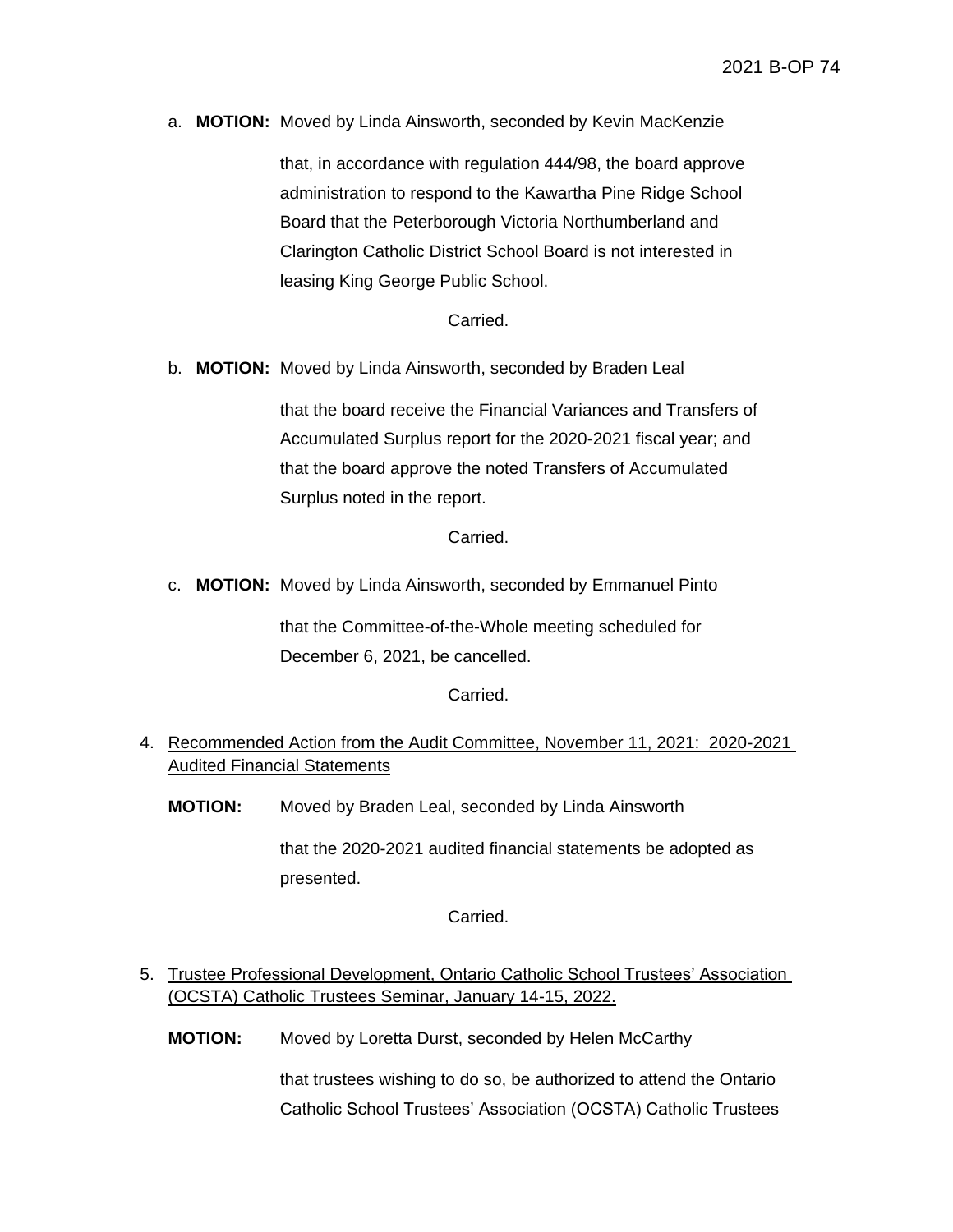Seminar, January 14-15, 2022, in Toronto, Ontario.

## Carried.

## **F. Human Resources:**

### **G. Policy Development:**

- 1. Recommended Actions from the Policy Development Committee Meeting, November 2, 2021.
	- **MOTION:** Moved by Emmanuel Pinto, seconded by Braden Leal that the Board receive the report and recommendations from the Policy Development Committee dated November 2, 2021, for publication and implementation.

Carried.

### **H. Old Business:**

- **I. New Business:**
- **J. Bring Forward:**

#### **K. Information Items:**

#### 1. Chairperson's Report

Board Chairperson, David Bernier expressed his own reflections on the past year in the approach to the annual board meeting and noted the significant challenges due to the pandemic and the slow return to normal but also the celebrations and community engagement in the strategic planning process. David Bernier encouraged everyone to practice self-care for their own mental health.

David Bernier noted that the trustees have completed the annual evaluation of the Director of Education, Joan Carragher and took the opportunity reflect publicly on her first year and her ability to meet the significant challenges providing excellent leadership to the system. Mr. Bernier congratulated Joan on her successful first year in the Director's Office.

# 2. Committee Chairperson's Report: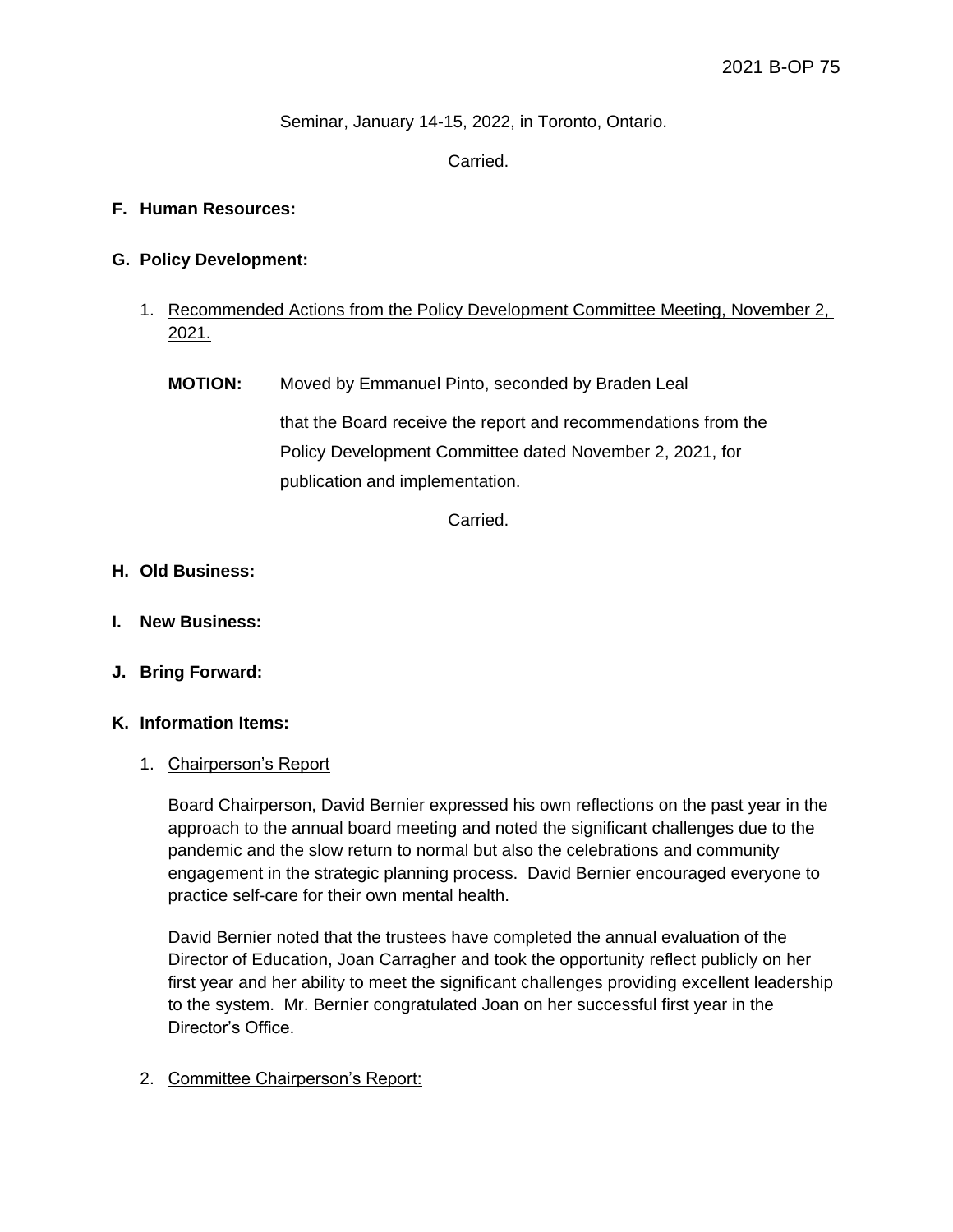a) Catholic Parent Engagement Committee, November 1, 2021.

Trustee Kevin MacKenzie reported that the Catholic Parent Engagement Committee has two new members and the committee is working on securing a guest speaker for the event in May, 2022.

b) French as a Second Language Advisory Committee, November 10, 2021.

Trustee Linda Ainsworth noted meeting date changes and gave highlights from their recent meeting.

c) Special Education Advisory Committee, November 18, 2021.

Emmanuel Pinto reported that he has submitted his resignation to the Special Education Advisory Committee. Helen McCarthy reported that a presentation was given by Special Education consultants that explained universal design for learning.

### **L. Future Meetings and Events:**

- 1. Board Meeting
	- a. Education Development Charges, Joint Public Meeting with KPRDSB, November 29, 2021, 7:00 p.m. (virtual meeting)
	- b. Board Annual Meeting and Mass, December 1, 2021, 4:00 p.m., Catholic Education Centre.
	- c. Board Meeting Open Session, December 14, 2021, 6:30 p.m. (In-camera Session, 6:00 p.m.)

## 2. Board Standing Committee Meetings: (Listed in chronological order.)

- a. Chairperson's Committee, December 6, 2021, 4:30 p.m.
- b. Committee-of-the-Whole, December 6, 2021, 6:30 p.m.
- c. Policy Development Committee, February 1, 2022, 6:30 p.m.

#### 3. Other Committee Meetings: (Listed in chronological order.):

- a. First Nation Métis Inuit Advisory Committee, December 7, 2021, 6:30 p.m.
- b. Supervised Alternative Learning Committee (SAL), December 7, 2021.
- c. Student Council Liaison Committee, December 14, 2021, 4:15 p.m.
- d. STSCO Governance Committee, January 12, 2022, 3:00 p.m.
- e. Special Education Advisory Committee, January 20, 2022, 6:30 p.m.
- f. Accessibility for All Committee, February 3, 2022, 1:00 p.m.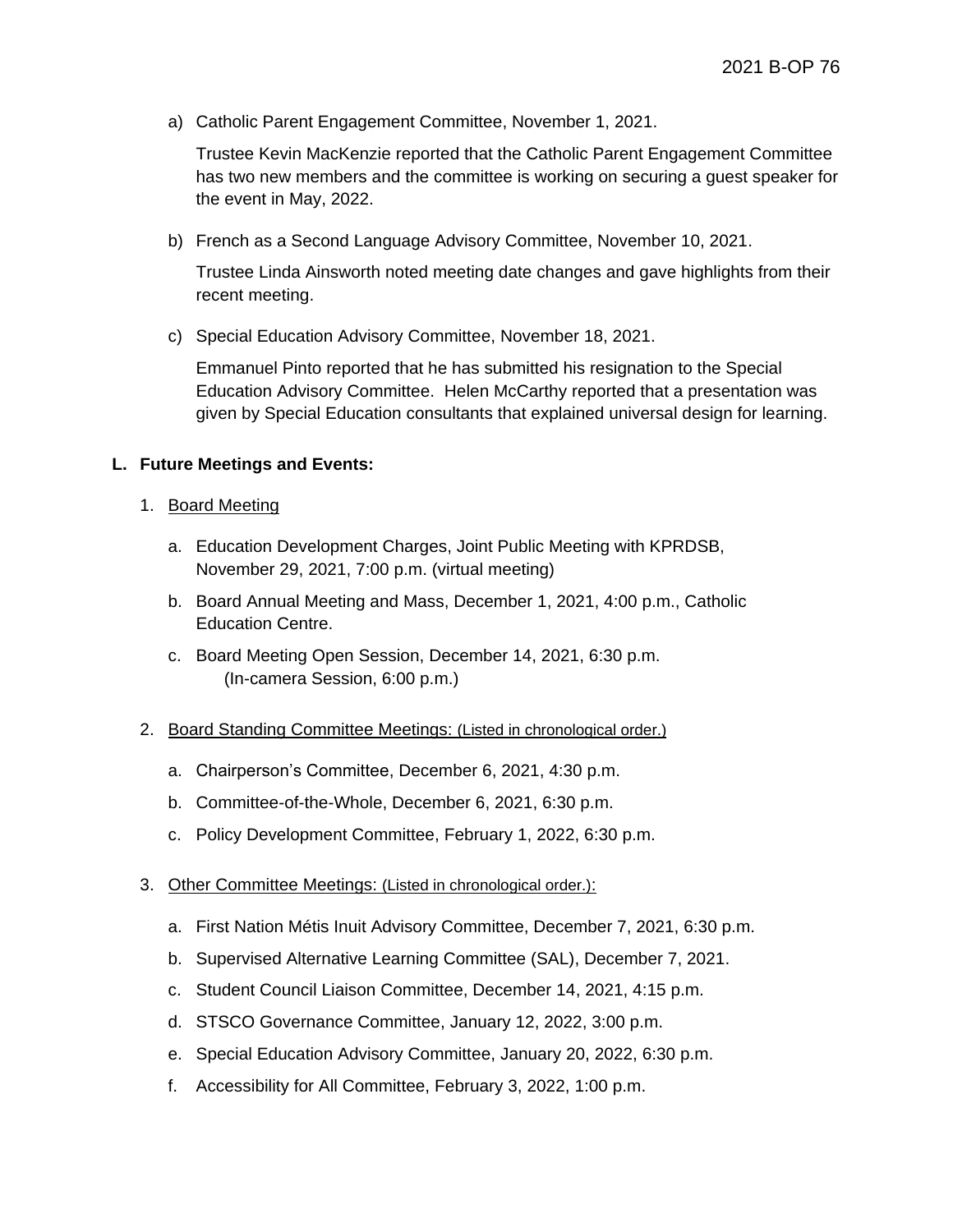- g. Faith and Equity Advisory Committee, February 10, 2022, 6:30 p.m.
- h. Catholic Parent Engagement Committee, February 28, 2022, 6:30 p.m.
- i. French as a Second Language Advisory Committee, April 27, 2022, 4:30 p.m.
- j. Audit Committee, TBA

## 4. Board Events:

- a. Catholic Leadership Development Series Session #2, November 25, 2021
- b. Ontario Catholic School Trustees' Association (OCSTA) Catholic Trustees Seminar, January 14-15, 2022.
- c. Catholic Leadership Development Series Session #3, April 21, 2022.
- d. Ontario Catholic School Trustees' Association (OCSTA) Annual General Meeting, Ottawa, ON, April 28-30, 2022.

### **M. Conclusion:**

#### 1. Report from the In-camera Meeting

MOTION: Moved by Braden Leal, seconded by Linda Ainsworth

that the Board approve the actions and the discussions arising from the November 23, 2021, in-camera session, as follows:

- A. Call to Order:
	- 1. Opening Prayer
	- 2. Motion for the Approval of agenda with addition of item H.1, Notice of Liability.
	- 3. No conflicts of interest declared.
	- 4. Motion for the approval of the minutes from the October 26, 2021 Regular In-camera meeting, the October 26 Special Double In-camera meeting, and the November 15, 2021 Special In-camera meeting were approved.
- D. Business, Finance and Governance:
	- 1. OCSTA In-Camera Report.
	- 2. STSCO Governance Committee, In-camera Session Report.
	- 3. Motion to accept the Audit Committee 2020-2021 Annual Report.
	- 4. Capital Building Project Update.
- H. 1. Notice of Liability.
- I. Convening in Open Session: